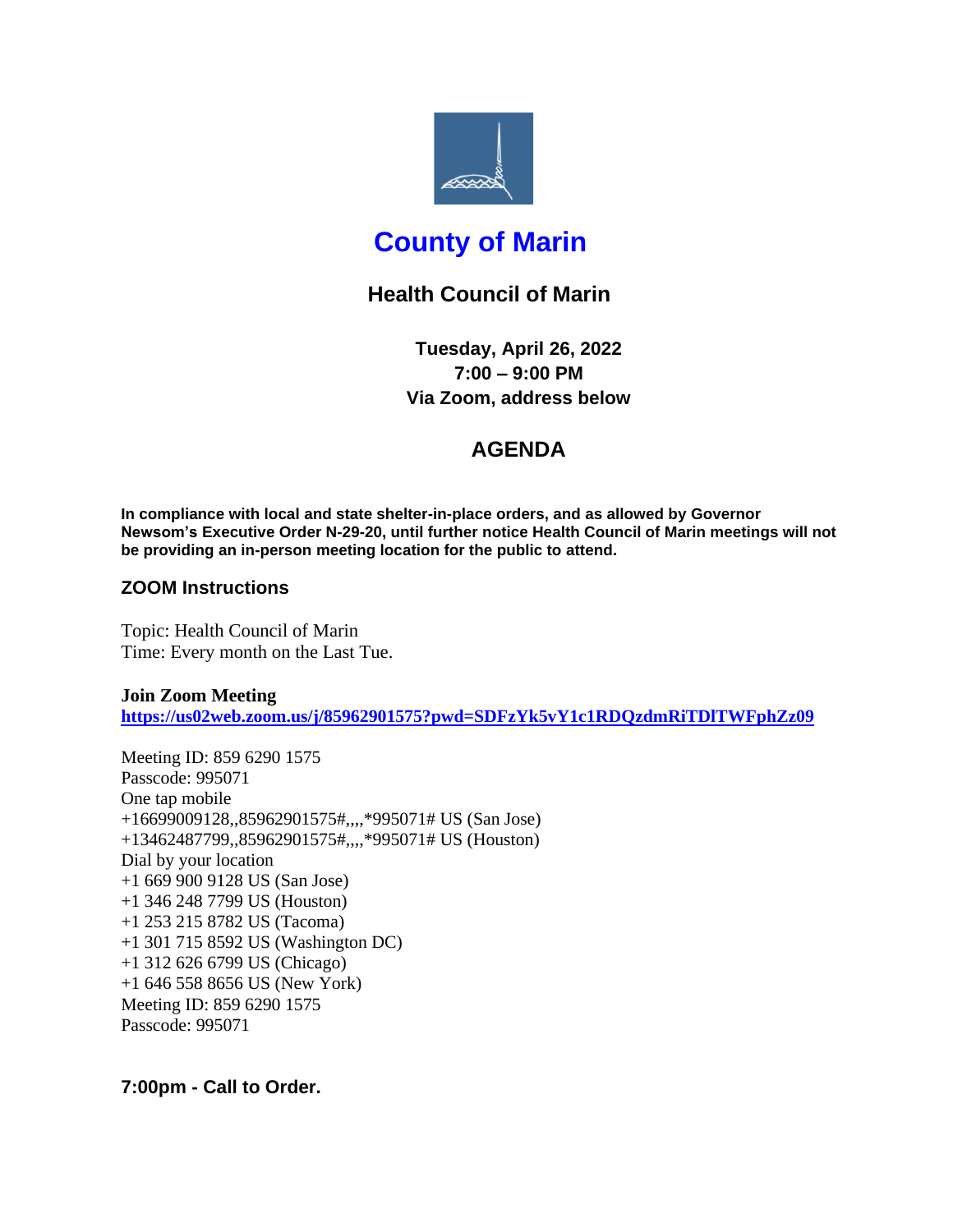### **1. Approval of the Agenda.**

#### **2. RESOLUTION REGARDING TELE/VIDEO-CONFERENCE MEETINGS DURING THE COVID-19 STATE OF EMERGENCY**

**1.** WHEREAS, on March 4, 2020, Governor Newsom proclaimed, pursuant to his authority under the California Emergency Services Act, California Government Code Section 8625, that a state of emergency exists with regard to a novel coronavirus (a disease now known as COVID-19); and **2.** WHEREAS, on September 16, 2021, Assembly Bill 361 (AB 361) was signed by Governor Newsom, allowing legislative bodies to suspend the teleconferencing requirements of the Brown Act and meet virtually during a proclaimed state of emergency under certain circumstances; and **3.** WHEREAS, the continued local rates of transmission of the virus and variants causing COVID-19 are such that the County of Marin Director of Health & Human Services has recommended that the County continue to emphasize social distancing in order to minimize the potential spread of COVID-19 during indoor, public meetings; and

**4.** WHEREAS, in light of this recommendation the Board of Supervisors authorized all countyaffiliated legislative bodies to meet via tele/video conference;

**5.** NOW, THEREFORE, BE IT RESOLVED THAT: 1. There is an ongoing proclaimed state of emergency relating to COVID-19 which continues to directly impact the ability of County legislative bodies to meet safely in person. 2. Local officials continue to recommend measures to promote social distancing and meeting in person would present imminent risks to the health or safety of those in-person attendees of this legislative body, within the meaning of California Government Code section 54953(e)(1).

#### **3. Public Comment Time.**

Open time for public expression, up to three minutes per speaker, on items not on today's agenda. Items will be heard by the Council without return comment or discussion. Testimony regarding matters not on the agenda may not be considered part of the administrative record.

- **4. Approval of Minutes of March 22, 2022 meeting.**
- **5. Nominating Committee: Presentation of applications for empty and revolving seats for 2022 – 2026 – VOTE**
- **6: Nominating Committee: Presentation of slate of officers for 2022 -VOTE**
- **7. HHS Update – Loretta Rogers**
- **8. Presentation by Connie Barker: Understanding Electronic Visit Verification (EVV) in California home health care programs and how to maintain digital privacy.**
- **9. Update from Council Members**
- **10. Update from Council President**
- **11. 9:00 Adjourn**

**For the health and comfort of all, please refrain from wearing fragrances and scented**